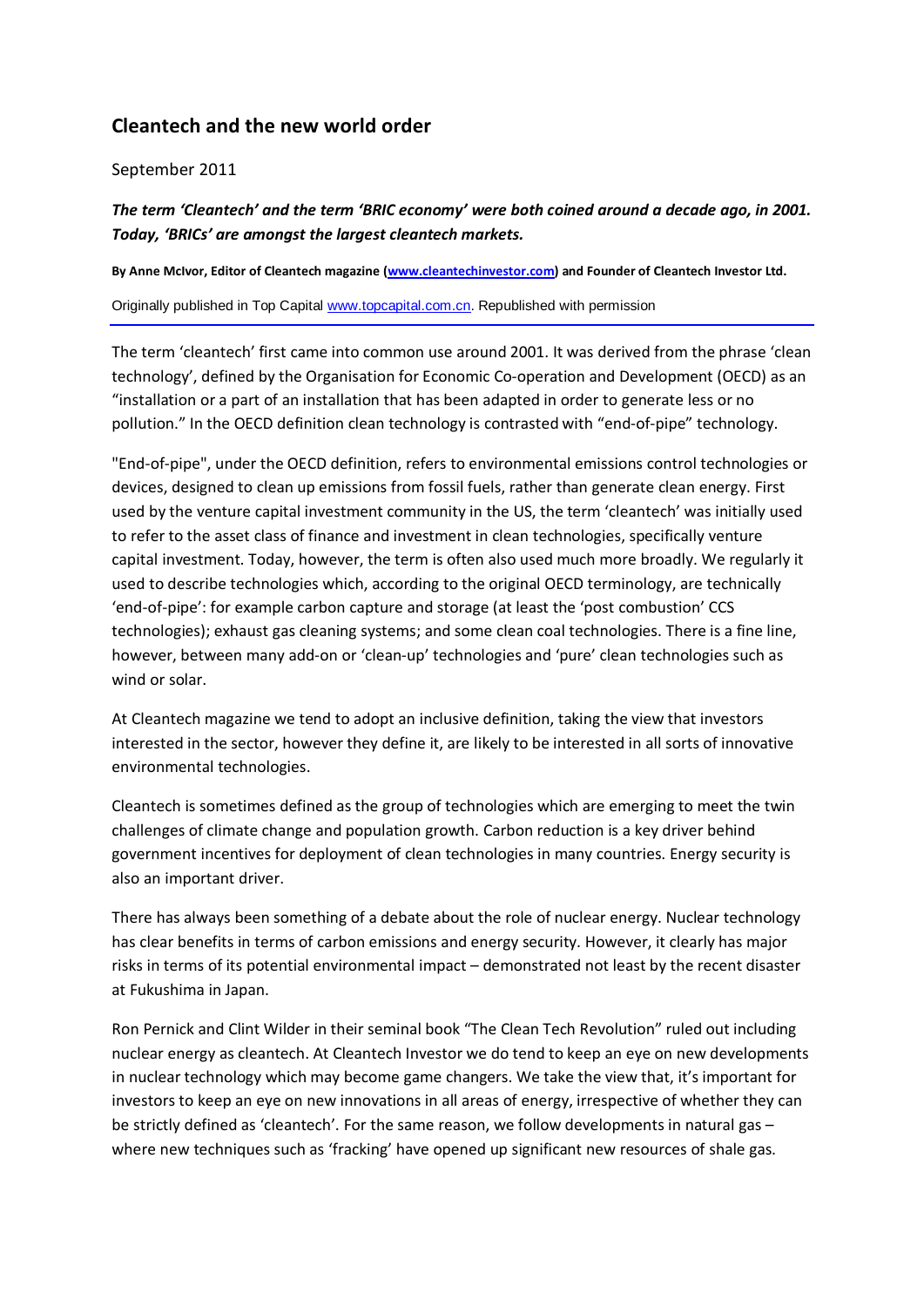### **Cleantech Investment Development**

In terms of investment, as with any industry as it matures, cleantech is experiencing a gradual shift along the value chain. SAM Private Equity (SAM) groups the cleantech value chain into three major components: technology development, technology deployment and technology operations. Venture capitalists play the most important role during the first component, technology development. A venture capitalist typically finances the commercial development of a technology as it comes out of a university or research centre. Once the technology reaches a stage where it is commercially viable, it then requires development capital to, say, roll out a manufacturing plant, recruit personnel or to build assets such as wind farms or water treatment facilities. Once deployed, financing is required for project development, construction and operations.

In the US, cleantech became the most popular asset class for venture capitalists in 2010. Statistics from the Cleantech Group show that Cleantech overtook biotech as the most popular investment category (ahead of software and medical devices and equipment) in the US in 2010. Cleantech made up 23% of the US Venture Capital investment in 2010, up from 12% in 2007 and just 4% in 2002. However, there has been some evidence of a slowdown in investment levels. Venture investment in cleantech fell by 33% in the second quarter of 2011 compared to the first quarter.

SAM point out that, as the early clean technologies have matured, a number of venture capital investors have moved up the value chain and are starting to deploy more funds in late-stage venture capital and early stage development capital. SAM points out that some venture capital fund managers are raising third or fourth- generation funds focused on growth stage cleantech companies.

Development capital takes a wide variety of forms. Government incentives are often the key drivers of cleantech. Mechanisms such as feed in tariffs or renewable obligation certificates are common in Europe and the US and grant funding is also commonly available for the sector.

The fastest growing types of funds in cleantech are environmental infrastructure funds which focus on the development of energy or transport infrastructure. These include project- related funds which do not typically own or operate the assets.

There has been something of a switch away from North America in terms of the funds being raised for cleantech. While the industry was initially concentrated in the US, according to data provider Preqin, the mix is now more evenly split between North America, Western Europe and the rest of the world. Another trend is towards regionally focused funds with many of the newer funds focusing on emerging economies and niche regions in the developed markets.

Solar attracted a significant share of the venture capital over the past two years in the US and the investment in biofuels has also been increasing. At the development capital level, however, the US has experienced a slowdown in investment in renewables. This phenomenon has been attributed by some to the increasing interest in natural gas, which is sen as a competing 'low emissions' fuel source. Wind energy in particular suffered in 2010 in the US – which was also the year in which China vertook the US to become the world's largest wind market. In reality however, the reasons for this slowdown, are as much to do with the financial crisis of 2008 as competition from shale gas.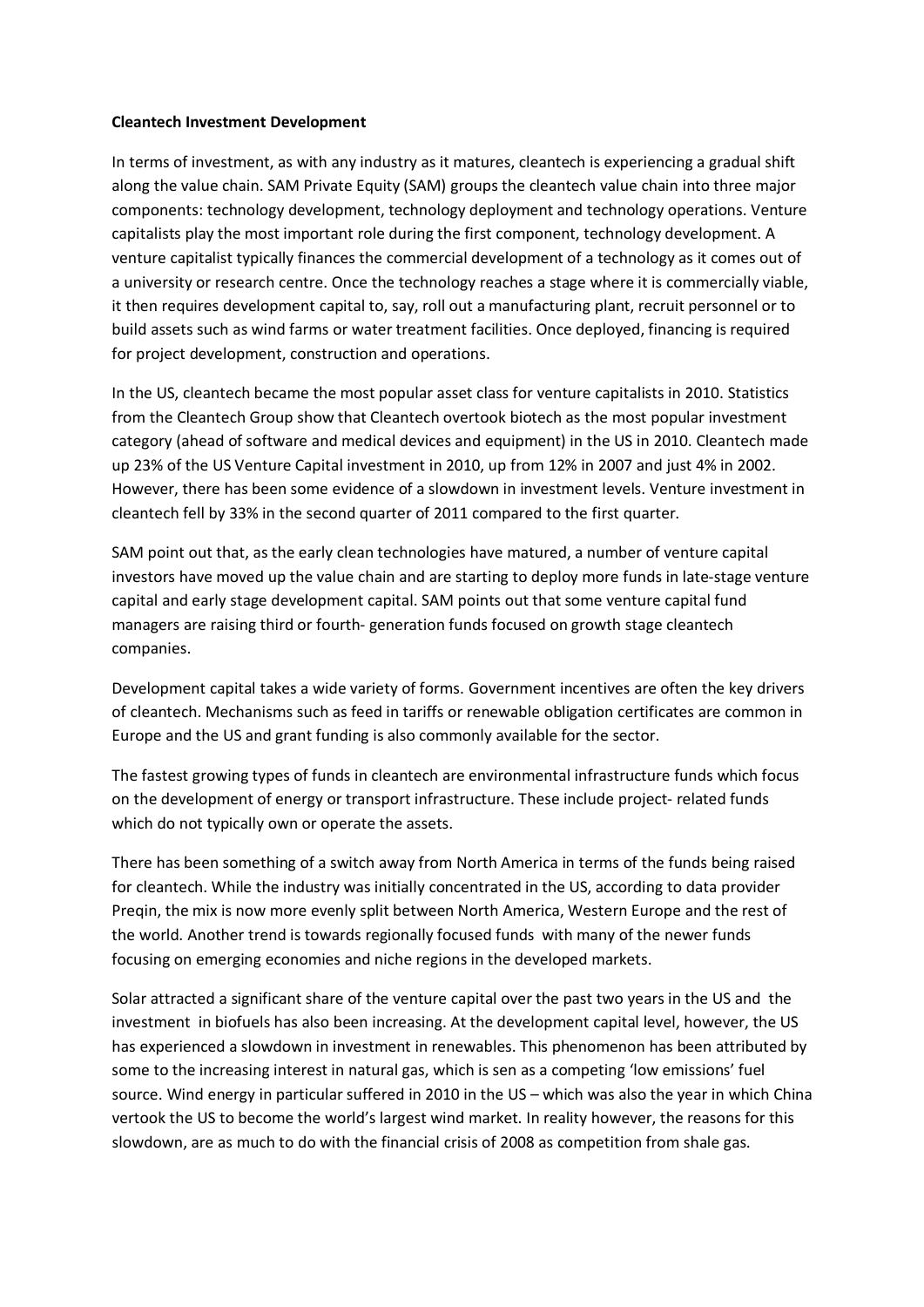It's worth bearing in mind that renewables still account for less than 2% of the total energy used in the world. Globally, renewables are clearly growing rapidly. Renewables in power generation (which excludes biofuels production) grew by 15.5% in 2010 and their market share has tripled over the past decade. According to BP, their combined contribution to world primary energy growth over the past five years of 10% has been higher than the contribution of petroleum-based products. However, BP calculated the share of renewables – defined as wind, solar, geothermal and hydroelectricity – in the global energy mix to be just 1.8% in 2010.

These figures provide some perspective. While the growth in cleantech in terms of early stage investment may have been enormous, we are still just at the edge of the opportunity – and challenge – to invest in deployment of clean technologies. The size of the 'cleantech' sector is potentially massive.

While some in the US may be concerned that growth in wind has stalled venture capital investments are slowing, overall cleantech growth over the past decade has far outstripped expectations. Research firm the Clean Edge released 'Clean Tech: Profits and Potential', its first publication, in April 2001. In the report for 2011, the authors note that, in relation to the growth projections for solar and wind power contained in the original report: "……many observers, to put it kindly, thought we were being optimistic".

The Clean Edge forecast in 2001 that solar power would grow from a global market of \$2.5 billion in 2000 to \$23.5 billion by 2010 and that wind power would grow from a global market of \$4 billion in 2000 to \$43.5 billion by 2010. They turned out to be around 300 per cent short in their solar PV estimates and some 50 per cent short in the wind estimates. According to Clean Edge statistics, the global market for solar photovoltaics grew to \$71.2 billion in 2010, representing a compound annual growth rate (CAGR) of 39.8%. Over the same period the global wind power market has expanded to over \$60.5 billion – a CAGR of 29.7%. Growth rates in other cleantech sectors such as hybrid electric vehicles, green buildings and the smart grid are "similarly spectacular" and the Clean Edge report authors point out that cleantech growth rates "... now rival that of earlier technology revolutions like telephony, computers, and the Internet."

Clean Edge forecasts further strong growth for the next decade in the core clean technologies of solar, wind and biofuels. The solar market is expected to expand by around 60% over the next decade, to US\$113.6 billion, and the wind market is projected to double to US\$122.9 billion. Clean Edge may again be conservative in its projections but even if it is on target, the growth cleantech will be massive. The projected total market for the three benchmark technologies of biofuels, wind and solar is forecast to rise to a massive US\$349.2 billion by 2020 from US\$118.1 billion in 2010. These figures exclude the other huge growth areas of hybrid and electric vehicle markets and energy efficiency markets such as smart grids and LED lighting.

Funding for cleantech in the early days came from venture capitalists in the west coast of the US, building on the heritage of IT investments. Much of the wind investment was concentrated in Europe at the outset. However, nations such as China and Korea are now investing huge sums to develop technology domestically .

#### **BRIC Economies and Cleantech**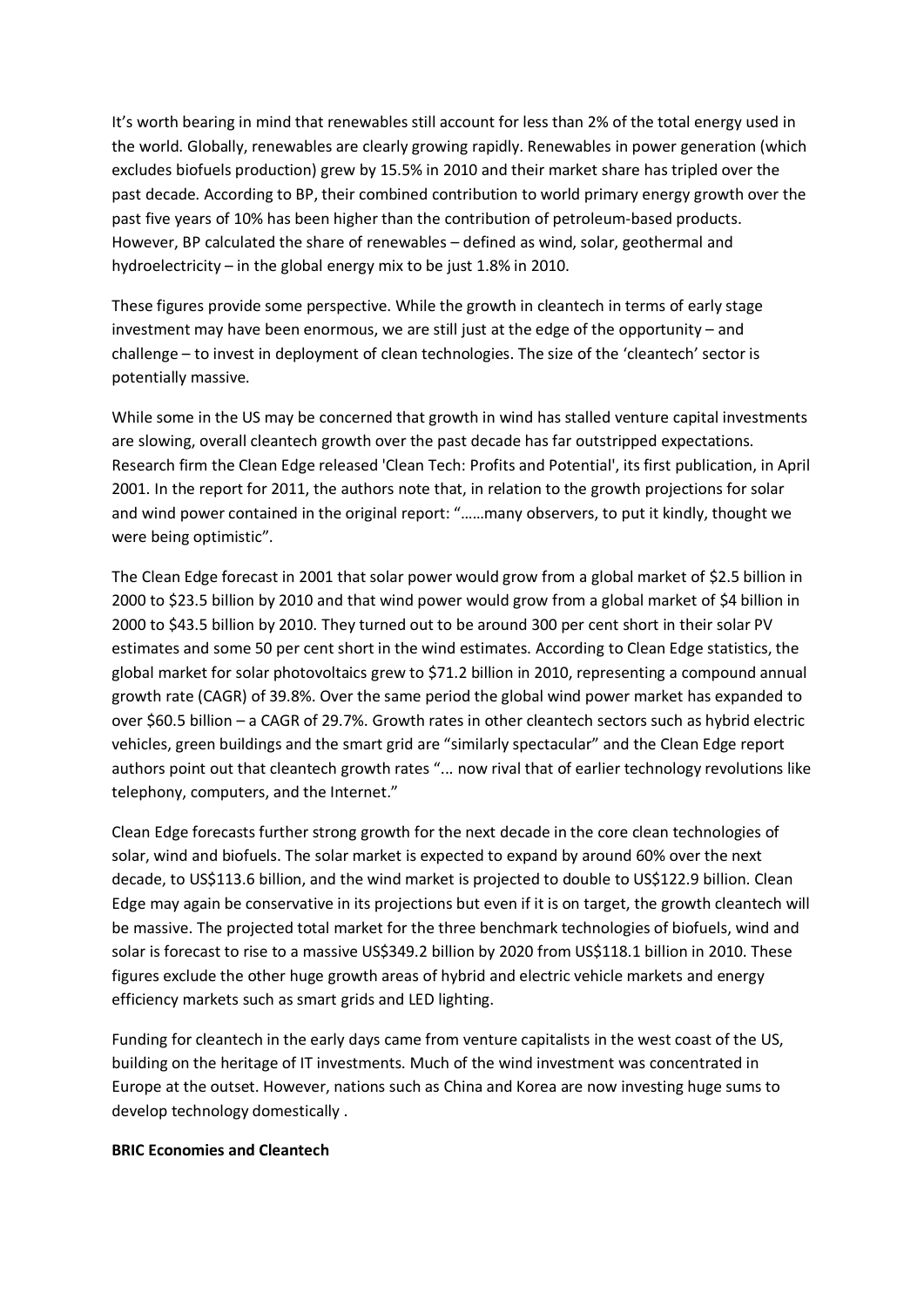The 'Clean Tech Revolution' described by Ron Pernick and Clint Wilder is a global one. Developed economies need to alter their energy mix for reasons ranging from the challenge of climate change to peak oil and energy security. We are seeing utility scale energy investment in sectors such as solar in the US or offshore wind in the UK. Emerging economies need energy to fuel growth and typically consider renewable energy as just one of a variety of energy alternatives.

Around the same time as the term 'clean tech' was first being used by the Clean Edge, in 2001, the term 'BRIC Economy' was being coined by Goldman Sachs economist Jim O'Neill, to refer to Brazil, Russia, India and China. Specialist funds are now emerging to invest in the cleantech opportunity in the BRICs.

Emerging economies are focusing on efficient building techniques to construct – or upgrade – their mega cities. With 50% of the world's population now living in urban environments, the need for clean technologies which preserve and recycle valuable resources such as energy and water is ever more urgent. There is also a strong focus on renewable energy. Brazil has long been a leader in biofuels and hydro electricity. To add to this, India and China are currently seeing rapid growth in cleantech deployment.

China has enthusiastically grasped the cleantech opportunity. In terms of manufacturing and export industry, solar is a natural fit for China, with its low manufacturing costs. But China is also seeing very fast growth in renewable energy generation, with 75% growth in output from renewables in 2010 according to BP.

In 2010, China became the largest wind market in the world overtaking the US. It now has aspirations to invest in wind outside of its own borders. A sign of the times was the recent announcement by Suzlon, the Indian wind turbine manufacturer, that it plans to work with a Chinese utility, to jointly finance and develop wind energy projects in emerging markets including Brazil.

Suzlon is an example of a truly global cleantech company. With this strategy it is straddling three of the 'BRIC' economies. It has already established itself in the wind markets of Europe, having acquired equipment manufacturers, including Repower of Germany (a leader in large offshore wind turbines) and Denmark's Hansen Transmissions (a wind turbine gearbox manufacturer). Suzlon was one of the first 'BRIC' economy wind sector companies to successfully diversify into the developed world. However, its strategy to focus on 'BRIC' and other emerging wind markets comes after its results suffered due to the financial crisis.

Although still small in terms of its installed base of wind, Brazil was the birthplace of one of the world's largest wind turbine blade manufacturers, Tecsis. The Tecsis story is well known amongst venture capitalists outside of Brazil. Entrepreneur Benito Koike founded the company 16 years ago and secured orders from GE, to become the leading supplier of turbine blades into the US. Tecsis saw its order book collapse after the financial crisis in 2008 and subsequent downturn in the US wind market. It came close to failure but recently received financing from a consortium of local Brazilian investors which should secure its future. Brazil's wind market is less developed than those of India or China, but perhaps Tecsis, having focused on export markets at the outset, will now be propelled back to health on the back of a buoyant domestic market.

## **International Competition**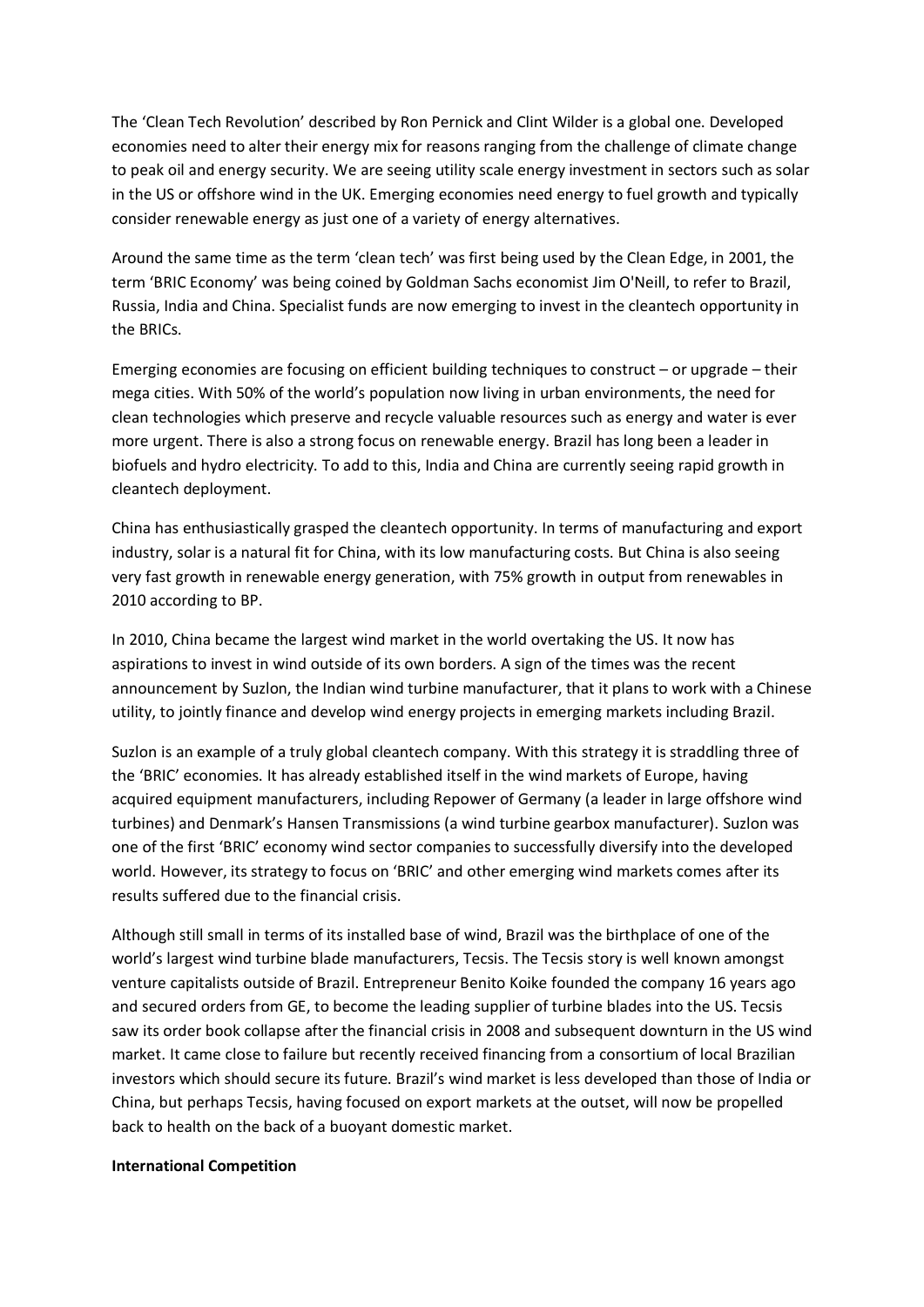A key feature of cleantech investment in the later stages of development is the desire to create jobs. In this respect, there is something of a competition emerging between the developed economies such as the US (where most of the technology is still being developed) and the emerging markets such as China. Cleantech has already seen its first high profile trade dispute between the US and China. China was offering subsidies on wind turbines manufactured domestically, which have now been withdrawn. The change in the subsidy policy was claimed as a victory in the US – but major domestic Chinese manufacturers such as Sinovel and Goldwind were already sourcing parts internationally – and the policy had not deterred companies such as Suzlon from setting up a manufacturing base in China and benefiting from those subsidies.

The US attitude towards China is perhaps best understood as a defensive one at a time when China's rise to prominence economically is creating a new world order. The fact that cleantech and renewables are the topic of trade disputes between the US and China is perhaps driven by the current downturn in the US renewables market and, despite President Obama's 'Green New Deal', there has been little real progress in terms of job creation.

Renewable energy and cleantech investors, especially in the developed markets, sometimes appear to expect special treatment. Government subsidies are a hot political topic around the world, although the names and the mechanisms may vary. As costs come down and clean technologies approach grid parity, however, the industry will increasingly have to stand on its own merits. Clean Edge points out that clean-energy technologies such as wind and distributed solar PV are reaching cost parity in select markets for the first time in history. Clean Edge projects that distributed solar PV systems will be cost-competitive for US residential retail and commercial customers in a host of US states by 2015 – and in 47 states (for residential customers) and 35 states (for commercial customers) by 2020. With respect to onshore wind, Clean Edge figures show that it is "…one of the least expensive options for new generating capacity additions" in the US.

In the emerging economies, discussions about competition with traditional energy sources are generally not such an issue. Brazil's wind market is competing against natural gas (now plentiful in Brazil thanks to the "pre-salt" offshore oil discoveries). The Brazilian government is pitching wind head to head with natural gas through the energy auction system and the two technologies are currently competitive on cost.

Developed countries which lobby for favourable treatment for cleantech or renewable energy should also bear in mind that oil rich Middle Eastern nations have also entered the cleantech race. Abu Dhabi is working on the Masdar City project, with its related research institute and fund, and Saudi Arabia is focusing on developing solar energy.

Cleantech, like any industry, will be subject to ebbs and flows of investment funding. There will also be trends and fashions in terms of the sub sectors which attract funding. For example, venture capital is currently focussing on energy efficiency and advanced biofuels investments. Development stage funding in renewable energies such as wind and solar will inevitably be beholden to the general economic environment. However, the long term trend for growth is intact.

The developed cleantech markets, including the US, have much to learn from the emerging economies. The 'BRICs' and other emerging markets will increasingly become the drivers of growth